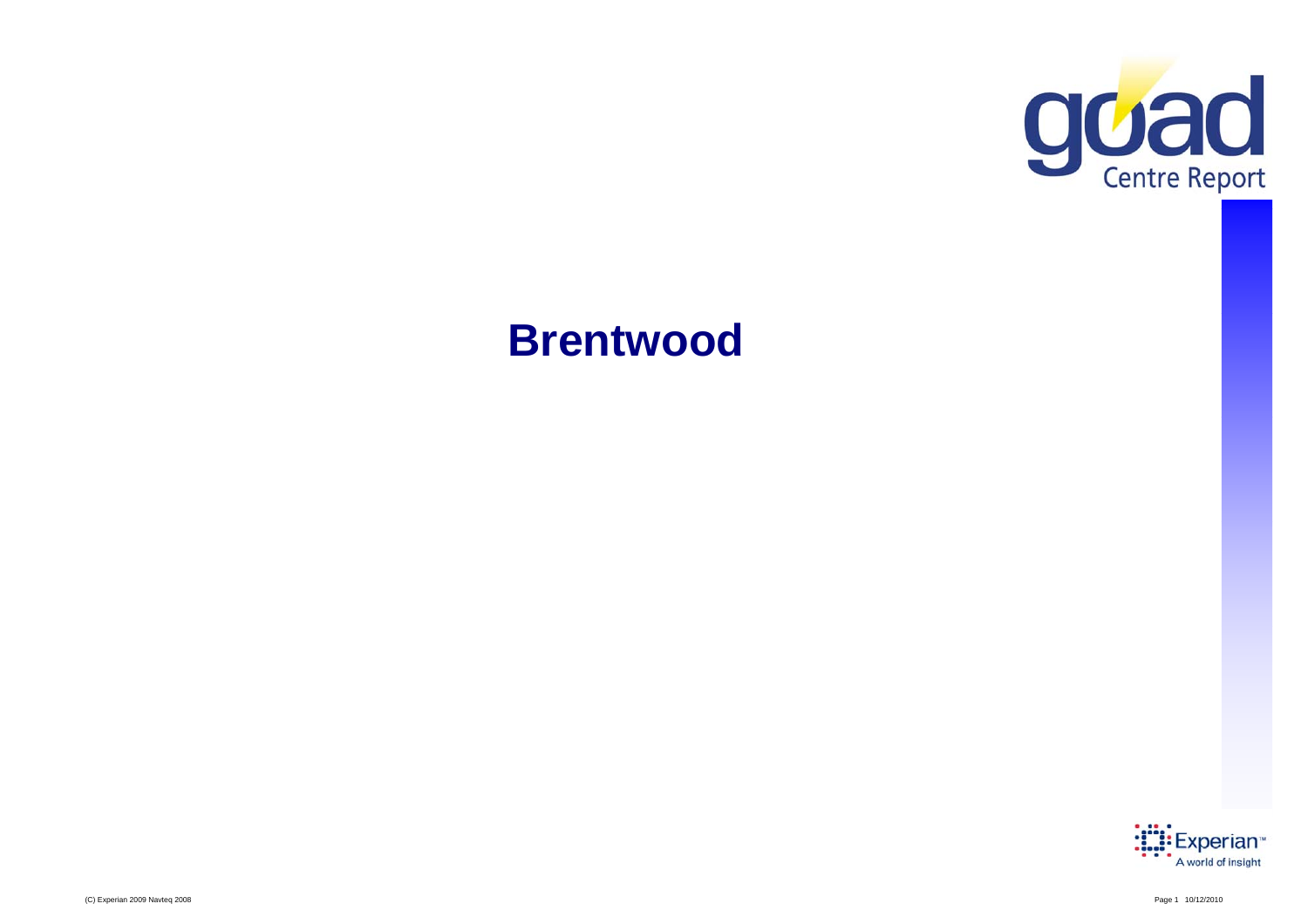## **GETTING THE MOST FROM YOUR GOAD CENTRE REPORT**

Each shopping centre has its own unique mix of multiple outlets, independent shops, convenience and comparison stores, food outlets and vacant premises.

Understanding the retail composition of a centre and its effect on local consumers is crucial to the success of any business. By studying the information in the report, you will be able to examine site quality, evaluate However, you will only achieve this if you are aware of the various implications of the data that you see. This guide is designed to help you interpret the information you see on the Goad Centre Report.

## **1. The Local Area**

The map in the top left-hand corner of your report locates other local Goad centres. When evaluating the quality of a site, it is often beneficial to compare it with other local shopping centres. Goad Centre Reports are centres. When evaluating the quality of a site, it is often beneficial to the comparisons within your town centres. Provides a comprehensive breakdown of floor presented in a clear visual manner, which allows clients to ru available for any of the highlighted centres.

## **2. The Indexing System**

A simple indexing system appears thr oughout the report. This illustrates the difference between a percentage figure for the centre and the UK average. An index of 100 represents an exact match, anything less than 100 indicates a below average count for the centre, and a figure over 100 represents an above average count.

For example, if restaurants accounted for 10% of a centre's outlets and the UK average was also 10%, the index would be 100. If however, the UK average was 8%, the index would be 125.

The index is an effective gap analysis tool and can be used to identify areas that are under and over represented within a centre. A retail category that is heavily under represented could indicate poor local demand. On the other hand, it could show that there is an untapped market waiting to be serviced. Either way, it provides a st rong indication that the site will need to be examined further.

## **3. Floor Space**

The floor space figures shown on the report are derived from the relevant Goad Plan, but only show the footprint floorspace, and the site area without the building lines. They should not t herefore be read as a definitive report of floor space, but do provide a useful means of comparison between centres, as all outlets are measured in a consistent manner.

## **4. Vacant Outlets**

 Comparing the number of vacant outle ts with the UK average provides a useful insight into the current economic status of a centre. For example, a high index generally represents under-development or decay, while a low **procedure the complete and the complete**  $\mathsf{Re}$ index shows a strong retail presence.

## **5. Multiple Outlets/Key Attractors**

A multiple retailer is defined as being part of a network of nine or more outlets. The presence of multiple outlets can greatly enhance the appeal of

a centre to local consumers: The strong branding and comprehensive product mix of retailers such as Marks & Spencer, Boots and HMV is often sufficient in itself to attract consumers to a centre. Approximately 27 national multiples have been identified as key attractors, (i.e. those retailers most likely to improve t he consumer appeal of a centre). The presence of multiple outlets and key attractors can have a significant impact on neighbouring outlets: While other retailers will undoubtedly benefit from increased pedestrian traffi c, (and therefore increased sales opportunities), multiples provide fierce co mpetition for rivals in their retail categories.

## **Also available from Experian**:

## **The Goad Category Reports**

Category reports allow you to com pare retail centres and breakdown the retail types to allow you to undertake detailed study. The report allows you to examine site quality, evaluate threats and opportunities and assess the vitality and viability for all the retail centres space and outlet count for all individual trade types in the Convenience. Comparison, Retail Service, Leisure, Financial / Business Services and Vacancy sectors.

Using a number of simple indicators, Goad Category reports look at the retail composition and its impact on local consumers. A simple indexing system acts as an effective gap analysis tool, identifying retail categories that are under or over represented within a shopping area. This in turn can indicate an untapped market or poor consumer demand for particular products or services in a retail area .

## **The Goad Catchment Profile**

This measures the extent of the local consumer base, in relation to a shopping centre. It also helps you to recognise the individual groups that make-up a local population, using Mosaic, the world's leading geodemographic classification system system.

Mosaic classifies individuals usi ng census, financial, housing and retail data. Combining this with the prof ile's information on local household composition and age structure enabl es you to understand the varied lifestyles and behaviours of individual customers. Y ou can then tailor your products, services and communications to suit local markets, build one-toone customer relations and generate greater brand loyalty.

## **Retail Planner**

Retail Planner delivers clear, compr ehensive, up-to-date expenditure and demographic information to improve your planning-related decisions: • Estimate future spending on retail goods and leisure services • Identify changes in the efficiency of retail floor space • Explain past trends and forecast business turnover potential • Demonstrate retail planning knowledge to your clients

## **Goad Network**

A Goad plan provides a birds-eye view of a retail centre, illustrating the fascia name, retail category, floor space and exact location of all retail outlets and vacant premises. Key location factors such as pedestrian zones, road crossings, bus stops and ca r parks are also featured, allowing you to instantly assess the site quality of existing or prospective store locations in an easy to use Goad Network internet service.

### Access the service at <http://www.goadnetwork.co.uk>

## **Historic Plans**

Historic Goad plans dating back to 1968 are available for you to compare retail mix over a period of time and are ideal for supporting planning and consultancy services. Plans surveyed after 1999 are also available in a information in the report, you will be able to examine site quality, evaluate<br>threats and opportunities, and assess the vitality and viability of the centre.<br>The service are service allowing the centre of the centre of the you to make online comparisons.

## **Bespoke Goads**

Our Cartography team can produce paper or PDF copies of Goad plans that identify Use Class, floor space va riations and can display client data in a variety of mediums. Gap Anal ysis of multiple Goad plans can be presented in a clear visual manner, which allows clients to run comparisons of neighbouring locations

## **Demographics Online**

DOL is the one stop shop for organisa tions requiring a quick, clear and actionable source of on-line demographic data that helps clients analyse existing and potential retail locations. Our DOL service provides clients with access to UK census data, and award winning market segmentation data in simple, easy to read, local area information reports specified by you. The report packs include sections on popul ation statistics, age analysis, employment data and many others. The interactive mapping section allows you to map drive-times around your lo cations and view your customers. Our off the shelf reports include maps , charts and tables to help your understanding; or tailor the data to meet your own requirements. Subscription is for a year and usage is unlimited!

## **Shop Point**

.

Shop Point is a comprehensive database covering all retail locations in the UK and the main towns and cities in the Republic of Ireland. It combines data from Experian's Goad Retail Dat abase, Experian's National Business Database. Catalist and other researched sources, for example, the Internet, direct contact with retailers, and industry publications. The data set includes over 30 pieces of retail in formation including: Fascia, address, floor space and co-ordinates.

**For further details on th ese products or if you have any queries regarding your Goad Centre port, please contact Ex perian on: p ,p p Tel: 0845 601 6011 Fax: 0115 968 5003** 

E-mail: **goad.sales [@uk.experian.com](mailto:goad.sales@uk.experian.com)**

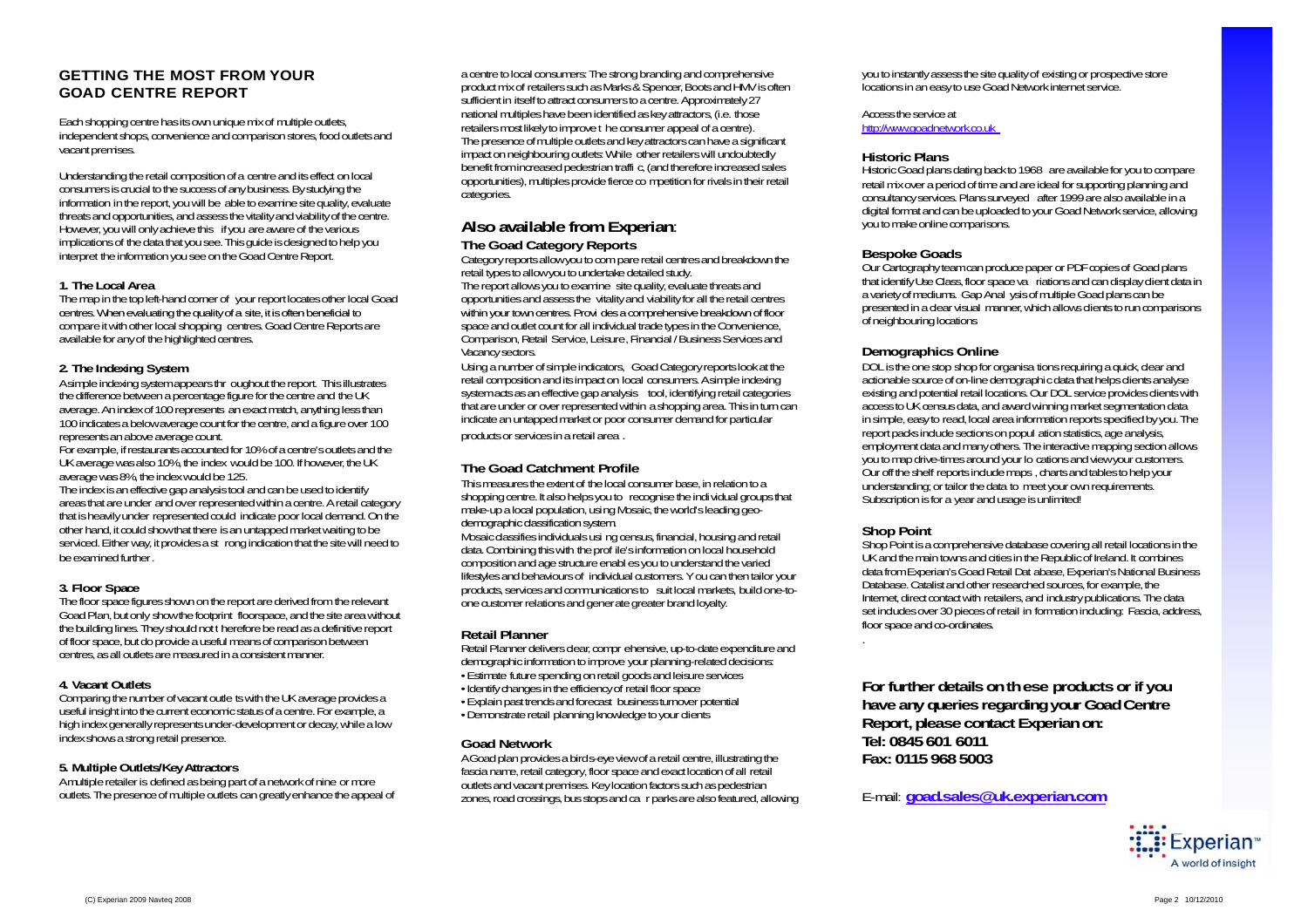# Brentwood



| <b>Closest Centres</b> | Distance (km) |
|------------------------|---------------|
| Shenfield              | 2.0           |
| Harold Hill            | 5.9           |
| Billericay             | 8.0           |
| Upminster              | 8.0           |
| Hornchurch             | 8.6           |
|                        |               |

| <b>Total Outlets</b>      | 242     |       |       |       |
|---------------------------|---------|-------|-------|-------|
| Total Floorspace (sq ft)  | 500.400 |       |       |       |
|                           | Count   | ℀     | % UK  | Index |
| <b>Vacant Outlets</b>     | 25      | 10.33 | 12.69 | 81    |
| Vacant Floorspace (sq ft) | 48.100  | 9.61  | 11.08 | 87    |
| <b>Multiple Outlets</b>   | 107     | 44.21 | 31.11 | 142   |
| <b>Comparison Outlets</b> | 109     | 45.04 | 41.96 | 107   |

| <b>Major Retailers</b>   |                |                |   |
|--------------------------|----------------|----------------|---|
| Argos                    |                | Next           |   |
| BhS                      |                | O <sub>2</sub> |   |
| <b>Boots The Chemist</b> |                | Phones 4 U     |   |
| Burton                   | O              | Primark        | 0 |
| Carphone Warehouse       |                | River Island   | 0 |
| Clarks                   |                | Sainsburys     |   |
| Clintons                 | $\overline{2}$ | Superdrug      |   |
| Debenhams                | $\Omega$       | T K Maxx       | 0 |
| Dorothy Perkins          |                | Tesco          | 0 |
| <b>H &amp; M</b>         | o              | Topman         | 0 |
| H <sub>M</sub> V         | O              | Topshop        | 0 |
| House of Fraser          | 0              | Vodafone       | 0 |
| John Lewis               | O              | Waitrose       | 0 |
| Marks & Spencer          |                | Waterstones    |   |
| New Look                 |                | <b>WHSmith</b> |   |
|                          |                | Wilkinsons     |   |

|                              |                                  |                |                   |       | Outlets                             |                           |       |       |                          |                                | Floorspace     |          |            |                |          |
|------------------------------|----------------------------------|----------------|-------------------|-------|-------------------------------------|---------------------------|-------|-------|--------------------------|--------------------------------|----------------|----------|------------|----------------|----------|
|                              | <b>Shenfield</b>                 |                |                   |       |                                     | Number                    | %     | % UK  | Index                    |                                | sq.ft          | sq.m     | %          | % UK           | Index    |
|                              |                                  |                | <b>Billericav</b> |       | <b>Retail Trade Group</b>           |                           |       |       |                          | 150<br>200<br>250<br>100       |                |          |            |                |          |
|                              |                                  |                |                   |       | Convenience                         | 17                        | 7.02  | 9.44  |                          |                                | 124,200        | 11,539   | 24.82      | 17.46          | 142      |
|                              | <b>Brentwood</b>                 |                |                   |       | Comparison                          | 109                       | 45.04 | 41.96 | 107                      | 107                            | 220,000        | 20,439   | 43.96      | 47.47          | 93       |
|                              |                                  |                |                   |       | Service                             | 89                        | 36.78 | 34.71 | 106                      | 106                            | 105,600        | 9,811    | 21.10      | 23.00          | 92       |
| <b>Harold Hill</b>           |                                  |                |                   |       | Vacant                              | 25                        | 10.33 | 12.69 | 81                       |                                | 48,100         | 4.469    | 9.61       | 11.08          | 87       |
|                              |                                  |                |                   |       |                                     |                           |       |       |                          |                                |                |          |            |                |          |
|                              |                                  |                |                   |       | Multiple Retailers by Trade Group   |                           |       |       |                          | 100<br>150<br>200<br>50<br>250 |                |          |            |                |          |
|                              |                                  |                |                   |       | Convenience                         | 10                        | 9.35  | 12.20 | 77                       |                                | 118,500        | 11,009   | 34.04      | 24.54          | 139      |
|                              |                                  |                |                   |       | Comparison                          | 61                        | 57.01 | 53.72 | 106                      | 106                            | 167,000        | 15,515   | 47.97      | 56.13          | 85       |
|                              | <b>Basildon - Laindon Centre</b> |                |                   |       | Service                             | 35                        | 32.71 | 31.88 | 103                      | 103                            | 60,700         | 5,639    | 17.44      | 18.13          | 96       |
|                              | M25                              |                |                   |       | Miscellaneous                       | $\overline{1}$            | 0.93  | 2.20  | 42                       | 42                             | 1.900          | 177      | 0.55       | 1.20           | 45       |
| Hornchurch                   |                                  |                |                   |       | <b>Retail Category</b>              |                           |       |       |                          | 250<br>200<br>150              |                |          |            |                |          |
| <b>Upminster</b>             |                                  |                |                   |       | Convenience                         | 17                        | 7.02  | 9.44  |                          |                                | 124,200        | 11,539   | 24.82      | 17.46          | 142      |
|                              |                                  |                |                   |       | <b>Bakers</b>                       | $\overline{7}$            | 2.89  | 1.98  | 146                      | 146                            | 9.100          | 845      | 1.82       | 1.01           | 179      |
|                              |                                  |                |                   |       | <b>Butchers</b>                     | $\Omega$                  | 0.00  | 0.82  | $\mathbf{0}$             |                                | $\Omega$       | $\Omega$ | 0.00       | 0.44           | $\Omega$ |
|                              |                                  |                |                   |       | Greengrocers & fishmongers          |                           | 0.41  | 0.65  | 63                       | 63                             | 600            | 56       | 0.12       | 1.30           | 9        |
|                              |                                  |                |                   |       | Groceries & frozen foods            | $\overline{7}$            | 2.89  | 2.94  | 98                       | 98                             | 112,500        | 10,452   | 22.48      | 12.42          | 181      |
|                              |                                  |                |                   |       | Off licences & home brew            | $\mathbf{1}$              | 0.41  | 0.64  | 64                       | 64                             | 400            | 37       | 0.08       | 0.41           | 20       |
|                              |                                  |                |                   |       | CTN & convenience                   |                           | 0.41  | 2.40  | 17                       |                                | 1,600          | 149      | 0.32       | 1.89           | 17       |
| <b>Survey Date:</b>          | 12-Mar-10                        |                |                   |       |                                     |                           |       |       |                          |                                |                |          |            |                |          |
|                              |                                  |                |                   |       |                                     |                           |       |       |                          | 100<br>150<br>200<br>250<br>50 |                |          |            |                |          |
| <b>Closest Centres</b>       | Distance (km)                    |                |                   |       | Comparison                          | 109                       | 45.04 | 41.96 | 107                      | 107                            | 220,000        | 20,439   | 43.96      | 47.47          | 93       |
| Shenfield                    | 2.0                              |                |                   |       | Footwear & repairs                  | 5                         | 2.07  | 1.94  | 106                      | 106                            | 4,600          | 427      | 0.92       | 1.37           | 67       |
| Harold Hill                  | 5.9                              |                |                   |       | Mens, boys wear                     | $\overline{2}$            | 0.83  | 1.03  | 80                       |                                | 2,200          | 204      | 0.44       | 0.90           | 49       |
| Billericay                   | 8.0                              |                |                   |       | Womens, girls & childrens clothing  | 14                        | 5.79  | 4.93  | 117                      |                                | 24,600         | 2,285    | 4.92       | 4.25           | 116      |
| Upminster                    | 8.0                              |                |                   |       | Mixed & general clothing            | 8                         | 3.31  | 3.45  | 96                       | 96                             | 18,500         | 1,719    | 3.70       | 6.04           | 61       |
| Hornchurch                   | 8.6                              |                |                   |       | Furniture, carpets, textiles        | 13                        | 5.37  | 3.71  | 145                      | 145                            | 26,800         | 2,490    | 5.36       | 4.19           | 128      |
|                              |                                  |                |                   |       | Books, arts/crafts, stationers/copy | 13                        | 5.37  | 3.94  | 136                      | 136                            | 19,700         | 1,830    | 3.94       | 3.10           | 127      |
| <b>Key Retail Indicators</b> |                                  |                |                   |       | Elec, home ent, 'phones & video     | 11                        | 4.55  | 4.07  | 112                      |                                | 20.900         | 1,942    | 4.18       | 3.22           | 130      |
|                              |                                  |                |                   |       | DIY, hardware & household goods     | $\overline{1}$            | 2.89  | 2.48  | 117                      |                                | 27,500         | 2,555    | 5.50       | 4.51           | 122      |
| <b>Total Outlets</b>         | 242                              |                |                   |       | Gifts, china, glass & leather goods | $\mathbf{1}$              | 0.41  | 1.61  | 26                       |                                | 700            | 65       | 0.14       | 0.85           | 16       |
| Total Floorspace (sq ft)     | 500,400                          |                |                   |       | Cars, motor cycles & accessories    | $\mathbf{1}$              | 0.41  | 1.31  | 32                       |                                | 2.300          | 214      | 0.46       | 2.02           | 23       |
|                              |                                  |                |                   |       | Chemists, toiletries & opticians    | 12                        | 4.96  | 3.91  | 127                      |                                | 27.100         | 2,518    | 5.42       | 3.97           | 136      |
|                              | Count                            | %              | % UK              | Index | Variety, department & catalogue     | 3                         | 1.24  | 0.63  | 196                      | 127<br>196                     | 21,700         | 2,016    | 4.34       | 6.69           | 65       |
| <b>Vacant Outlets</b>        | 25                               | 10.33          | 12.69             | 81    | Florists & gardens                  | $\mathbf{1}$              | 0.41  | 1.00  | 41                       |                                | 700            | 65       | 0.14       | 0.45           | 31       |
| Vacant Floorspace (sq ft)    | 48.100                           | 9.61           | 11.08             | 87    | Sports, toys, cycles & hobbies      | $\overline{7}$            | 2.89  | 2.21  | 131                      |                                | 10.800         | 1.003    | 2.16       | 2.44           | 89       |
| <b>Multiple Outlets</b>      | 107                              | 44.21          | 31.11             | 142   | Jewellers, clocks & repairs         | $\boldsymbol{\varLambda}$ | 1.65  | 2.09  | 79                       |                                | 1,900          | 177      | 0.38       | 0.95           |          |
| <b>Comparison Outlets</b>    | 109                              | 45.04          | 41.96             | 107   | Charity, pets & other comparison    | $\overline{7}$            | 2.89  | 3.66  | 79                       |                                | 10.000         | 929      | 2.00       | 2.52           | 40<br>79 |
|                              |                                  |                |                   |       |                                     |                           |       |       |                          |                                |                |          |            |                |          |
| <b>Major Retailers</b>       |                                  |                |                   |       |                                     |                           |       |       |                          | 150<br>100<br>200<br>250       |                |          |            |                |          |
| Argos                        |                                  | <b>Next</b>    |                   |       | Service                             | 89                        | 36.78 | 34.71 | 106                      |                                | 105.600        | 9,811    | 21.10      | 23.00          | 92       |
| BhS                          | $\Omega$                         | O <sub>2</sub> |                   |       | Restaurants, cafes, fast food       | 31                        | 12.81 | 15.68 | 82                       | 106                            | 39,800         | 3,698    | 7.95       | 10.73          | 74       |
|                              |                                  | D.             |                   |       |                                     | $\sim$                    | 11.00 | 0.44  | $\overline{\phantom{a}}$ |                                | 0 <sub>1</sub> | 0.110    | $\sim$ 0.4 | 0 <sup>0</sup> | 401      |

## **Retail Composition**



For a Goad Paper Plan. a Goad Catchment Report or if you have any queries please contact Experian on K base for individual categories D **tel: 0845 601 6011 or fax: 0115 968 5003 or E-mail: [goad.sales@uk.experian.com](mailto:goad.sales@uk.experian.com)**



**Centre Repor**